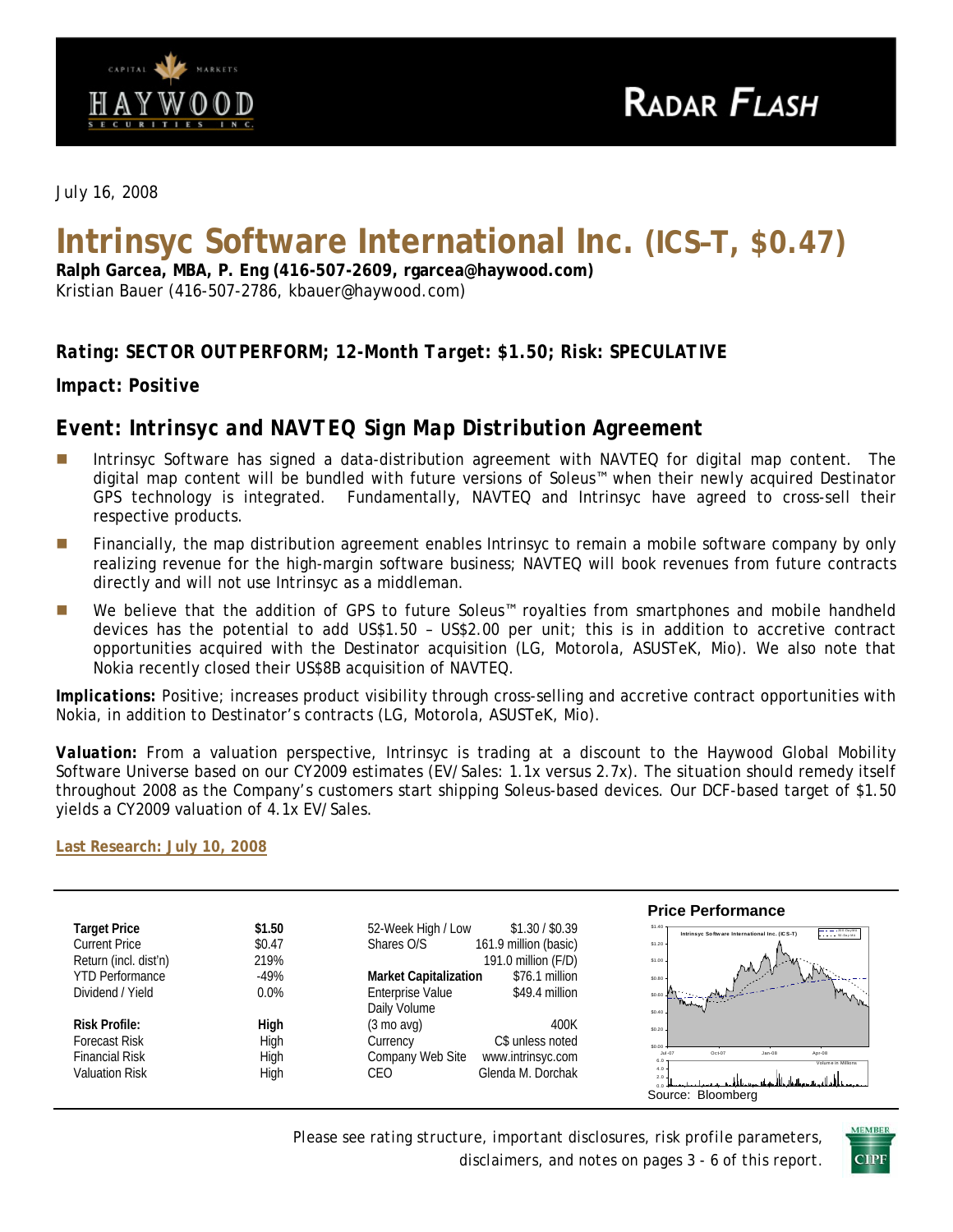

#### Intrinsyc Software International Inc. 2008 2012 11:00:00 12:00:00 12:00:00 12:00:00 12:00:00 12:00:00 12:00:00

**Intrinsyc Software International Inc. Ticker Ticker ICS-T Price SO.47 Rating: Sector Outperform**<br>
Shares O/S (M) 191.0 Market Cap. (\$M): \$76 Target: \$1.50 **\$0.47 \$76 Shares O/S (M) Market Cap. (\$M): 191.0 Target: \$1.50 ha: Product delivery in Taiwan, China and EMEA will provide positive synergy and momentum to future licensing d** Investment Highlights Mathemational Inc. - Chart<br>Company Description - Intrinsyc is a leader in software and services that enable next-generation handheld and embedded products, including mobile handsets, smart state of th \$1.40 50 Day MA 200 Day MA \$1.20  $\overline{...}$  $$1.0$ **Investment Brief** - The company's mobile software products, engineering services, and years of expertise help OEMs, service providers, and silicon providers deliver<br>compelling wireless products with faster time-to-market へへ \$0.80 **The Contract of Changes** \$0.60 πÈ **Catalysts** - Continued design wins, two have been announced so far, should drive royalty revs. \$0.40 **Risks** - Handset mftrs and OEMs decide not to go with Windows CE platform; slow shipments delay royalty stream. \$0.20 \$0.00 Nov-07 May-08 Jun-08 Jul-08 **Recent Financings**: Jul-07 Aug-07 Sep-07  $\frac{67}{67}$ Dec-07 Jan-08 Feb-08 Mar-08 Apr-08 Equity Offering Feb 2008 - 28.6M @ \$1.05 Past Equity Offering May 2007 - 33.3M @ \$0.60 6.0 2.0 4.0 تلاتيت ℔ℴℸ⅄ℸⅆ **Management:** Glenda Dorchak, Chairman & CEO; George Reznik, CFO; Randy Kath, CTO  $\sum_{\alpha}$ **Financial Forecasts Statistics Annual** Annual Annual Annual Annual Annual Annual Annual Annual Annual Annual Annual Annual Annual Annual Annual Annual Annual Annual Annual Annual Annual Annual Annual Annual Annual Annua **Annual Quarterly** FY-end Dec-31 **2006A 2007A 2008E 2009E 2010E Q1/2008A Q2/2008E Q3/2008E Q4/2008E Q1/2009E Price / Target / Return** \$0.47 \$1.50 219.1% **Revenues** (\$mlns) **19.1 18.2 28.2 64.0 79.0 5.6 6.2 8.2 8.2 15.3 52wk Hi / Lo** \$1.30 \$0.39 Rev. Growth % -5% 55% 127% 24% 11% 33% 0% 86% **Shares O/S** (mlns) **Consensus Revenue Est.** (\$mlns) **0.0 19.5 27.9 55.8 65.5 4.9 5.0 7.5 9.1 10.4** Basic / F.D. 161.9 191.0 **3 months ago. - 20 23 47 57 | 5 5 6 8 Float** 150.0 **EBITDA** (\$mlns) **(14.8) (16.6) (20.3) 3.3 14.8 (3.7) (3.9) (6.7) (6.0) 0.2 Cash Burn / Dividend Yield** 1.2 0.0% EBITDA Growth % -12% -22% 117% 342% -5% -73% 10% 103% **Short Interest / as % of Float** 0.0 0.0% Consensus EBITDA Est. (\$mlns) **0.0 (14.2)** (19.0) (10.1) 1.2 (3.6) (4.5) (5.8) (4.8) (4.1) **Daily Volume (**3-Mth. Avg. mlns) 0.0 (14.2) (19.0) (10.1) 1.2 (3.6) (4.5) (5.8) (4.8) (4.1) **Daily Volume (**3-Mth. Avg. mlns) 0.40 **3 12.6** 13.6)  $(4.5)$   $(5.8)$   $(4.4)$   $(4.1)$  **Market Cap. / Enterprise Value** (mlns)<br> **3.01 12.09 4.5** (0.03) **4.0.25** (0.05) **4.0.25 4.6 4.5 4.5 4.6 4.5 4.6 4.6 4.6 4.6 4.6 4.6 4.6 4.6 4.6 EPS (FD)** (\$) **(0.24) (0.16) 0.01 0.09 (0.16) (0.03) (0.03) (0.05) (0.05) (0.00) Cash / Debt** (mlns) 26.7 0.0 EPS Growth % 35% -2% 105% 998% -4% -68% 7% 98% **Net Cash / Share** \$0.16 **Consensus EPS Est.** (\$) **.** (**0.17) 2.01 (0.04) 2.01 Consensus EPS Est. (\$) - (0.17) (0.17) (0.17) 2.04) 2.01 2.03 2.03 2.03 2.03 2.04) 2.049 2.049 2.049 2.049 2.049 2.049 2.049 3 months ago.** (0.17) (0.10) (0.00) 0.05 (0.03) (0.03) (0.02) (0.02) (0.01) **Company CEO / Website** Glenda M. Dorchak www.intrinsyc.com **CFPS (FD)** (\$) **(0.19) (0.15) 0.07 0.11 (0.13) (0.04) (0.01) (0.04) (0.04) (0.00) Top Holders:** CFPS Growth % -20% -15% 152% 63% 76% -378% 11% 98% 1) Camlin Asset Management Limited 2.8% **Consensus CFPS Est.** (\$) **- (0.08) - 0.07 - (0.02) (0.01) (0.02) - -** 2) IG Investment Management, Ltd. 2.1% **3 months ago.** - (0.07) - 0.02 0.08 (0.02) (0.03) - - - 3) Gruber & McBaine Capital Management, LLC 1.1% \*All consensus numbers are from Capital IQ **Ownership:** Management Control (Proxy) 1.7 M 1.0% **Valuation Metrics 2006 2007 2008 2009 Analyst Ratings: Capital IQ Potential Upside \*Source: Capital Upside \*Source: CapitalIQ, Bloomberg EV/EBITDA - Current** NM NM NM 20.1x **Average Target** \$1.16 147% **Historical Valuation Parameters** Est. EV/EBITDA - Target<br>
Est. EV/EBITDA - Target<br>
EV/SALES - Current **1.9x** 1.9x NM 2.7x 1.1x **Sector Outperform** 5 **EV/SALES - Current** 1.9x NM 2.7x 1.1x **Sector Outperform** 5 10.0x **FWD EV/SALES - NTM**  9.0x Intrinsyc Software International Inc. **Est. EV/SALES - Target** 9.7x 4.1x **Sector Perform** 9.7x 9.7x 4.1x **Sector Perform** 9.0 Average of Comps **Current, 1-Year, 2-Year** 8.0x 7.0x **DCF Target** \$1.49 \$1.58 \$1.70 **# of Analysts** 5 .<br>60 **Comparables Stock Price Price Prode Price Price Price Price Price Price Price Price Price Price Price Price Price Price Price Price Price Price Price Price Price Price P EBITDA Margin P/E EV/EBITDA** 5.0x **EV/Sales Target Return 2008 2009 2010 2008 20**<br>1.50 219% 2.7x 1.1x 0.7x -72% 5<sup>0</sup> 4.0x **Intrinsyc Software International Inc.** 0.47 1.50 219% 2.7x 1.1x 0.7x -72% 5% NM 57.1x NM 20.1x 3.0x **Esmertec AG** 9.80 10.00 2% 4.3x 3.3x 2.9x 9% 13% NM NM NM 25.4x **Access Company, Ltd.** 174,000 381,667 1.19% 1.6x 1.4x 1.2x 6% 9% NM 39.9x 25.4x 1.4x<br>**Pera Software ASA 2**4.50 25.19 3% 5.4x 3.9x 3.0x 12% 18% NM 35.2x NM 22.3x<br>**Pera Software ASA** 24.50 25.19 3% 5.4x 3.9x 3.0x 12% 18% N  $2.0<sub>2</sub>$ **Opera Software ASA** 24.50 25.19 3% 5.4x 3.9x 3.0x 12% 18% NM 35.2x NM 22.3x  $1.0$ **BSQUARE Corp.** 4.20 NM NM NM NM NM NM NM NM NM NM NM  $\sim$ **Smith Micro Software Inc.** 6.32 13.79 118% 1.6x 1.4x 1.2x 16% 22% 9.9x 7.7x 10.2x 6.2x Oct04 Den starte starte starte starte starte starte starte starte starte starte starte starte starte starte starte s<br>Den starte starte starte starte starte starte starte starte starte starte starte starte starte starte starte s **Infraware Inc.** 16,150 | 27,000 | 67% | 4.3x 3.5x 3.1x | 34% 42% | 18.0x 11.5x | 12.8x 8.4x **Acrodea Inc.** 199,000 425,000 114% NM 2.3x 1.9x NM 0% NM NM NM NM **Average 3.5x 2.7x 2.2x 15% 17% 14.0x 23.6x 16.1x 15.4x** \*All consensus numbers are from Capital IQ **Performance Parameters Historical Valuation Parameters EV/EBITDA P/CF EBITDA Growth Sales Growth Returns % EPS Growth Quarterly Revenue & EBITDA Margin 3-Yr Avg. NTM TTM 2008 2009 2008 2009 2008 2009 2008 2009 Last 3mth YTD Intrinsyc Software International Inc.** NM NM NM 4.2x 22% -117% -2% 105% 55% 127% -46% -49%<br>**Intertional Software International Inc.** NM NM NM 28.8x 189% 100% 89% 119% 26% 30% 21% -11% Revenue **EBITDA** Margin % Parties of the Parties of the EBITDA Margin % 18 **Esmertec AG** NM NM NM 28.8x 189% 100% 89% 119% 26% 30% 21% -11% 16 0% **Access Company, Ltd.** 26.4x 27.2x 32.1x 25.9x -32% 71% 102% NM 4% 14% -40% -66% **Opera Software ASA** NM NM NM 30.7x 220% 99% 230% 93% 45% 37% 61% 90% 14

**BSQUARE Corp.** NM 1.1x NM NM NM NM NM NM NM NM -9% -38% **Smith Micro Software Inc.** 14.5x NM NM NM 120% 63% NM 29% 37% 20% -18% -25% **Infraware Inc.** 14.1x NM 13.9x 9.4x 64% 52% 64% 57% 41% 21% 14% 1% **Acrodea Inc.** 27.5x 22.3x NM 11.0x NM NM NM NM NM NM -62% -42% **Average 20.6x 16.9x 23.0x 21.2x 112% 77% 121% 74% 31% 24% -5% -13%** \*All consensus numbers are from Capital IQ

| <b>Intrinsyc Software</b>                        |                |               |             |             |             |  |  |  |
|--------------------------------------------------|----------------|---------------|-------------|-------------|-------------|--|--|--|
| Discounted Cash Flow Analysis (FY-End Dec, US\$) | 2007           | 2008          | 2009        | 2010        | 2011        |  |  |  |
| Modeled Units Shipped                            | 125,000        | 675,000       | 7,500,000   | 10,000,000  | 11,250,000  |  |  |  |
| Revenue (\$)                                     | 19,705,794     | 28, 88, 280   | 63,955,155  | 79,035,002  | 87,876,002  |  |  |  |
| Revenue growth                                   | 6%             | 43%           | 127%        | 24%         | 11%         |  |  |  |
| EBITDA (\$)                                      | (14,455,074)   | (20.254, 629) | 3,349,025   | 14,791,936  | 17,455,080  |  |  |  |
| <b>EBITDA</b> Margin                             | $-73%$         | $-72%$        | 5%          | 19%         | 20%         |  |  |  |
| Amortization (\$)                                | 821282         | 1567,704      | 2,774,889   | 2,899,786   | 2,979,386   |  |  |  |
| EBIT (\$)                                        | (15, 276, 356) | (21822,332)   | 574,137     | 11892,150   | 14,475,694  |  |  |  |
| NOPAT [EBIT * (1- effective tax rate) ]          | (15,565,689)   | (21868, 580)  | 574,137     | 11892,150   | 14,475,694  |  |  |  |
| Plus Amortization (\$)                           | 821282         | 1567,704      | 2,774,889   | 2,899,786   | 2,979,386   |  |  |  |
| Less Capital Expenditures (\$)                   | (575,046)      | (699, 103)    | (1023, 282) | (948, 420)  | (1054, 512) |  |  |  |
| Capital Intensity                                | $^{\circ}$     | $^{\circ}$    | O           |             |             |  |  |  |
| Net Working Capital Changes                      | 471143         | 1290,692      | 3,826,040   | (1522,740)  | 347,466     |  |  |  |
| <b>Terminal Value</b>                            |                | 305,459,556   | 305,459,556 | 305,459,556 |             |  |  |  |
| Equity Value                                     |                | 268,987,300   | 302,213,717 | 324,841,710 |             |  |  |  |
| <b>DCF Value</b>                                 |                | 149           | 158         | 170         |             |  |  |  |

Source: Haywood Securities Inc., Company Reports, Target, Return and Forecasts are Consensus Based Using Capital IQ. Kristian Bauer (416-507-2786, kbauer@haywood.com) DCF Value

Source: Haywood Securities



2008E

2007A

Q2/09E Q3/09E Q4/09E -100% -80% -60% -40% -20%

2005A

2006A

 Soleus Services Software Hardware

Mlns

Q4/05A

Q1/06<br>Q3/06A Q4/07A<br>Q3/08A Q1/07A Q4/07A<br>Q4/07A Q4/07A Q1/08E<br>Q1/08E Q4/07A Q1/08E

**Revenue Breakdown by Business Segment**



2009E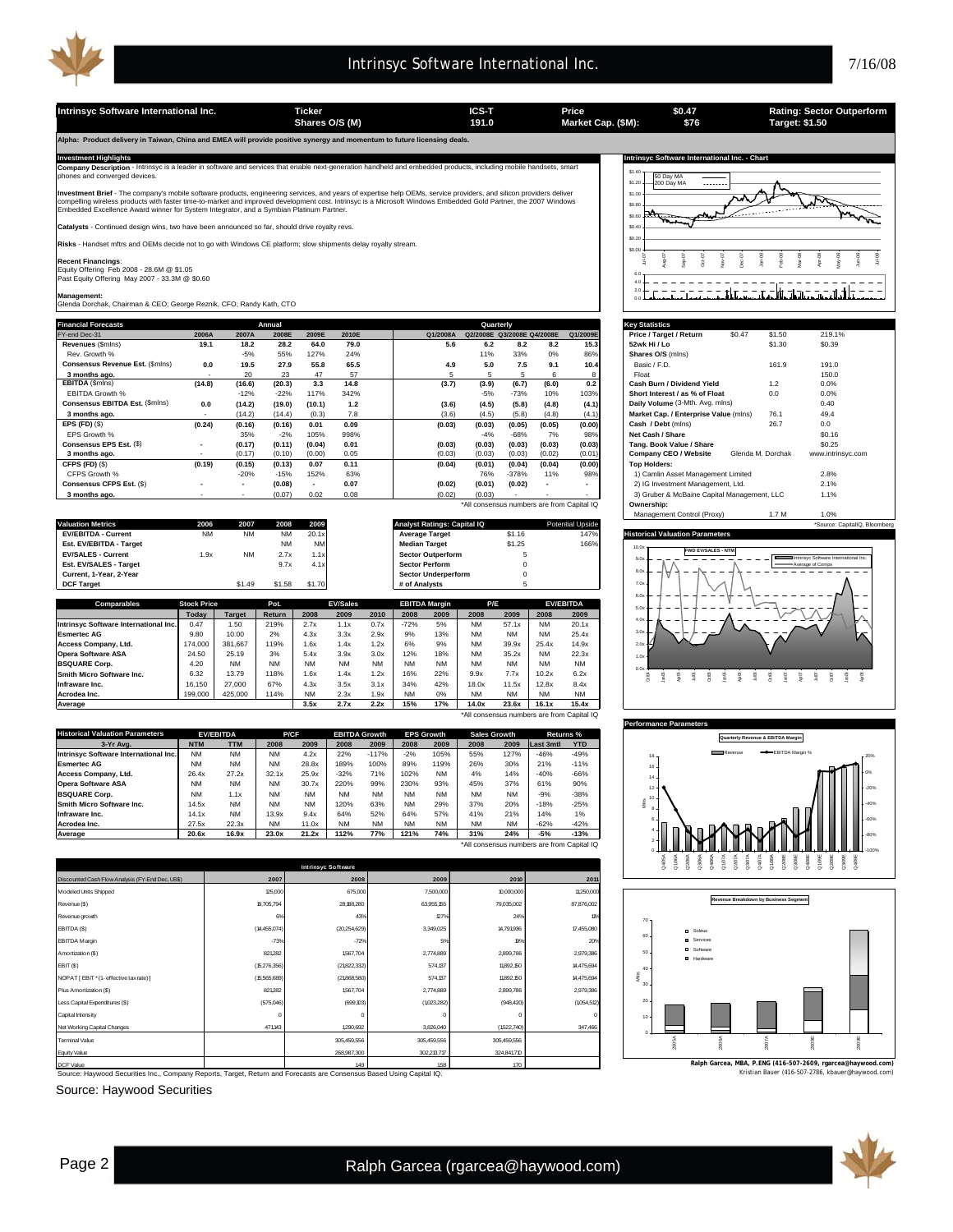

## **Distribution**

This report may only be distributed to non-institutional US clients in the following states: Delaware, Georgia, Hawaii, Iowa, Idaho, Indiana, Kansas, Louisiana, Maryland, Maine, Minnesota, Missouri, New York, Oklahoma, Pennsylvania, South Carolina, South Dakota, Virgin Islands, Vermont and Washington.

## **Analyst Certification**

I, Ralph Garcea, hereby certify that the views expressed in this report (which includes the rating assigned to the issuer's shares as well as the analytical substance and tone of the report) accurately reflect my/our personal views about the subject securities and the issuer. No part of my/our compensation was, is, or will be directly or indirectly related to the specific recommendations.

## **Important Disclosures**

This report is prepared by Haywood Securities Inc. for use by Haywood Securities Inc., Haywood Securities (USA) Inc. and Haywood Securities (UK) Limited and their clients. Haywood Securities Inc. is a Canadian registered broker-dealer and a member of the Investment Industry Regulatory Organization of Canada, the Toronto Stock Exchange, the Toronto Venture Exchange and the Canadian Investor Protection Fund. Haywood Securities (USA) Inc. is a wholly owned subsidiary of Haywood Securities Inc., registered with the U.S. Securities and Exchange Commission, and is a member of FINRA and the Securities Investor Protection Corporation (SIPC).

Haywood Securities, Inc., and Haywood Securities (USA) Inc. do have officers in common however, none of those common officers affect or control the ratings given a specific issuer or which issuer will be the subject of Research coverage. In addition, the firm does maintain and enforce written policies and procedures reasonably designed to prevent influence on the activities of affiliated analysts.

Haywood analysts are salaried employees who may receive a performance bonus that may be derived, in part, from corporate finance income.

#### **Of the companies included in the report the following Important Disclosures apply:**

- The Analyst(s) preparing this report (or a member of the Analysts' households) have a financial interest in Intrinsyc Software (ICS-T).
- As of the end of the month immediately preceding this publication either Haywood Securities, Inc., its officers or directors beneficially owned 1% or more of Intrinsyc Software (ICS-T).
- Haywood Securities, Inc. or an Affiliate has managed or co-managed a public offering of securities for Intrinsyc Software (ICS-T) in the last 12 months.

Other material conflict of interest of the research analyst of which the research analyst or member knows or has reason to know at the time of publication or at the time of public appearance:

 $\bullet$   $\frac{n}{a}$ 

## **Rating Structure**

*Each company within analyst's universe, or group of companies covered, is assigned a rating to represent how the analyst feels the stock will perform in comparison with the other companies, in that specific sector, over the upcoming 12 month period.* 

**SECTOR OUTPERFORM** – Haywood's top rating category. The analyst believes that the security will outperform its sector. Furthermore, the shares are forecast to provide attractive returns measured against alternative investments when considering risk profiles. The rating carries a minimum total return threshold of 15% for equities and 12% for trusts. The rating applies to companies that have tangible underlying assets that give a measure of support to the market valuation. The rating category considers both the absolute and relative values in assigning the highest rating on the security.

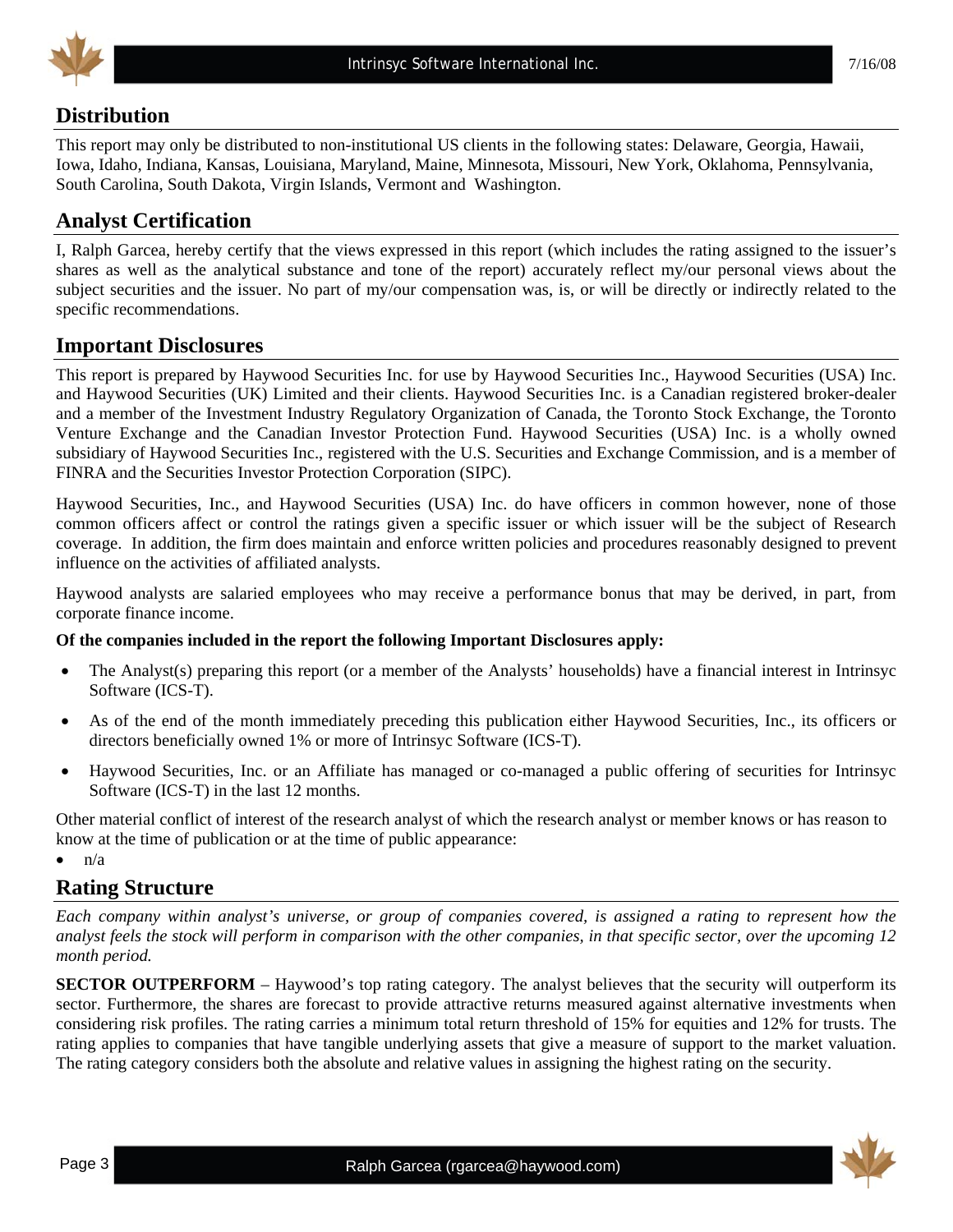

**SECTOR PERFORM** – The analyst believes that the security will trade with tight correlation to its underlying sector. Furthermore, the target price (together with any anticipated distributions) is at or above the market price, and forecast risk-adjusted returns are attractive relative to alternative investments.

**SECTOR UNDERPERFORM** – Investors are advised to sell the security or hold alternative securities within the sector. Stocks in this category are expected to underperform relative to their sector. The category also represents stocks with unattractive forecast returns relative to alternative investments.

*The above ratings are determined by the analyst at the time of publication. On occasion, total returns may fall outside of the ranges due to market price movements and/or short term volatility. At the discretion of Haywood's Management, these deviations may be permitted after careful consideration* 

## **Other Ratings**

**TENDER –** The analyst is recommending that investors tender to a specific offering for the company's stock.

**RESEARCH COMMENT** – An analyst comment about an issuer event that does not include a rating or recommendation.

**UNDER REVIEW –** Placing a stock Under Review does not revise the current rating or recommendation of the analyst. A stock will be placed Under Review when the relevant company has a significant material event with further information pending or to be announced. An analyst will place a stock Under Review while he/she awaits sufficient information to reevaluation the company's financial situation.

**COVERAGE DROPPED** – Haywood Securities will no longer cover the issuer. Haywood will provide notice to clients whenever coverage of an issuer is discontinued.

*\* Haywood's current rating structure (outlined above) does not correlate to the 3-tiered BUY, HOLD, SELL structure required by FINRA. Our ratings of Sector Outperform, Sector Perform and Sector Underperform most closely correspond to Buy, Hold/Neutral and Sell respectively however, as described above, our assigned ratings take into account the relevant sector.* 



**Rating Distribution March 15, 2008 - June 15, 2008**

*Haywood's focus is to search for undervalued companies which analysts believe may achieve attractive risk-adjusted returns. This research coverage on potentially undervalued companies may result in an outweighed percentage of companies rated as Sector Outperform. Management regularly reviews rating and targets in all sectors to ensure fairness and accuracy.* 

For further information on Haywood Securities' research dissemination policies, please visit: [http://www.haywood.com/research\\_dissemination.asp](http://www.haywood.com/research_dissemination.asp) 

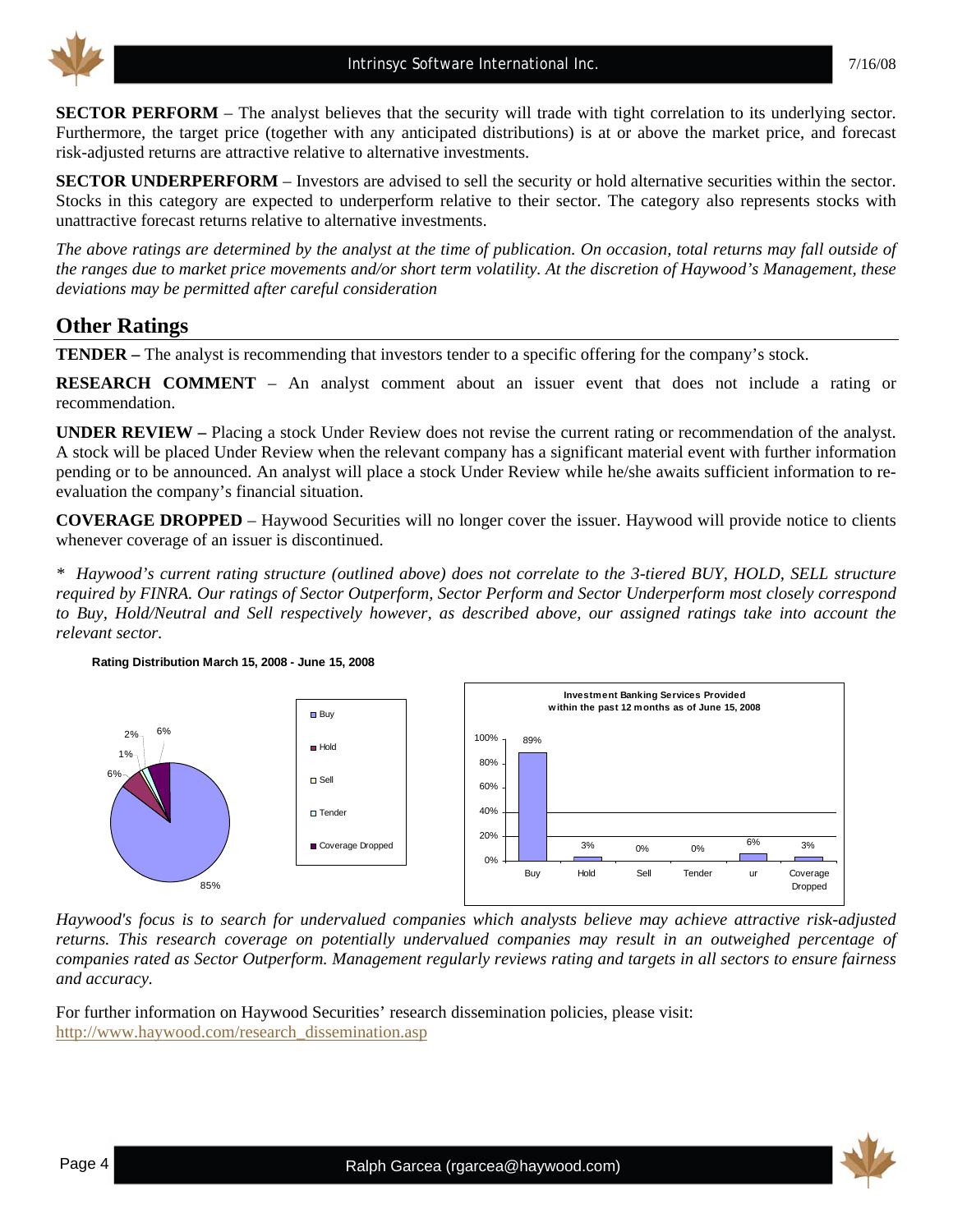

#### **Risk Profile Parameters**

**SPECULATIVE:** – Investment for risk accounts only. Companies within this category carry greater financial and/or execution risk. All junior/venture companies that carry great financial and/or liquidity risk will be tagged "SPECULATIVE". A stock indicating a SPECULATIVE risk is determined from sector specific criteria outlined below listed below.

### **Risk Profile Parameters – Technology/Special Situations**

**Forecast Risk:** *High* – Haywood forecasts are below guidance. The Company has a history of missing targets and/or Haywood expects guidance to be lowered. Sales are minimally visible. *Moderate* – Haywood forecasts are generally in line with guidance and sales are moderately visible. The Company has a history of meeting or exceeding guidance. *Low* – Haywood forecasts exceed guidance. The Company has a history of meeting or exceeding guidance and its sales are highly visible.

**Financial Risk:** *High* – The business plan is not fully funded but requires debt and/or equity financing. This categorization does not necessarily predict whether the additional funds will be raised. Inventory turnover is low, cash flow is weak, and assets are below par. *Moderate* – The business plan is fully funded. Inventory turnover and cash flow are moderate, and assets are reasonably liquid. The Company's debt is rated below investment grade. *Low* – The Company is fully funded with investment grade debt, high inventory turnover, high cash flow, and superior assets.

**Valuation Risk:** *High* – The current valuation is at the high end of historic levels and/or at a premium to peers. Where applicable, the DCF valuation is not more than 10% above the current equity valuation. *Moderate* – The current valuation is within historic ranges and generally consistent with peers. Where applicable, the DCF valuation exceeds the current capitalization by more than 10%. *Low* – The current valuation is at the low end of historic ranges and at a discount to peer valuations. Where applicable, the DCF valuation exceeds the current capitalization by more than 20%.

#### **Disclaimers**

Estimates and projections contained herein, whether or not our own, are based on assumptions that we believe to be reasonable. The information presented, while obtained from sources we believe reliable, is checked but not guaranteed against errors or omissions.

Haywood Securities Inc., its subsidiaries and their respective officers, directors, and employees may hold positions in the securities mentioned and may purchase and/or sell them from time to time.

Haywood Securities, or certain of its affiliated companies, may from time to time receive a portion of commissions or other fees derived from the trading or financings conducted by other affiliated companies in the covered security.

This report is neither a solicitation for the purchase of securities nor an offer of securities. Our ratings are intended only for clients of Haywood Securities Inc. Haywood Securities (USA) Inc., and those of Haywood Securities (UK) Limited and such clients are cautioned to consult the respective firm prior to purchasing or selling any security recommended or views contained in this report. Haywood Securities (UK) Limited ("HSUK") is a wholly owned subsidiary of Haywood Securities Inc. authorized and regulated in the UK by the Financial Services Authority as a stock broker and investment adviser and is a member of the London Stock Exchange.

This report has been approved by HSUK for the purposes of section 21 of the UK's Financial Services and Markets Act 2000.If you wish to contact HSUK please email D. Kim Gorius at kgorius@haywood.com.

If you are a UK resident private customer your attention is drawn to the risk warnings set out below:

Haywood Securities Inc or its subsidiaries or respective officers, directors or employees have or may have a material interest in the securities to which this report relates.

Past performance should not be seen as an indication of future performance. The investments to which this report relates can fluctuate in value and accordingly you are not certain to make a profit on any investment: you could make a loss.

Changes in the rates of exchange between currencies may cause the value of your investment to fluctuate.